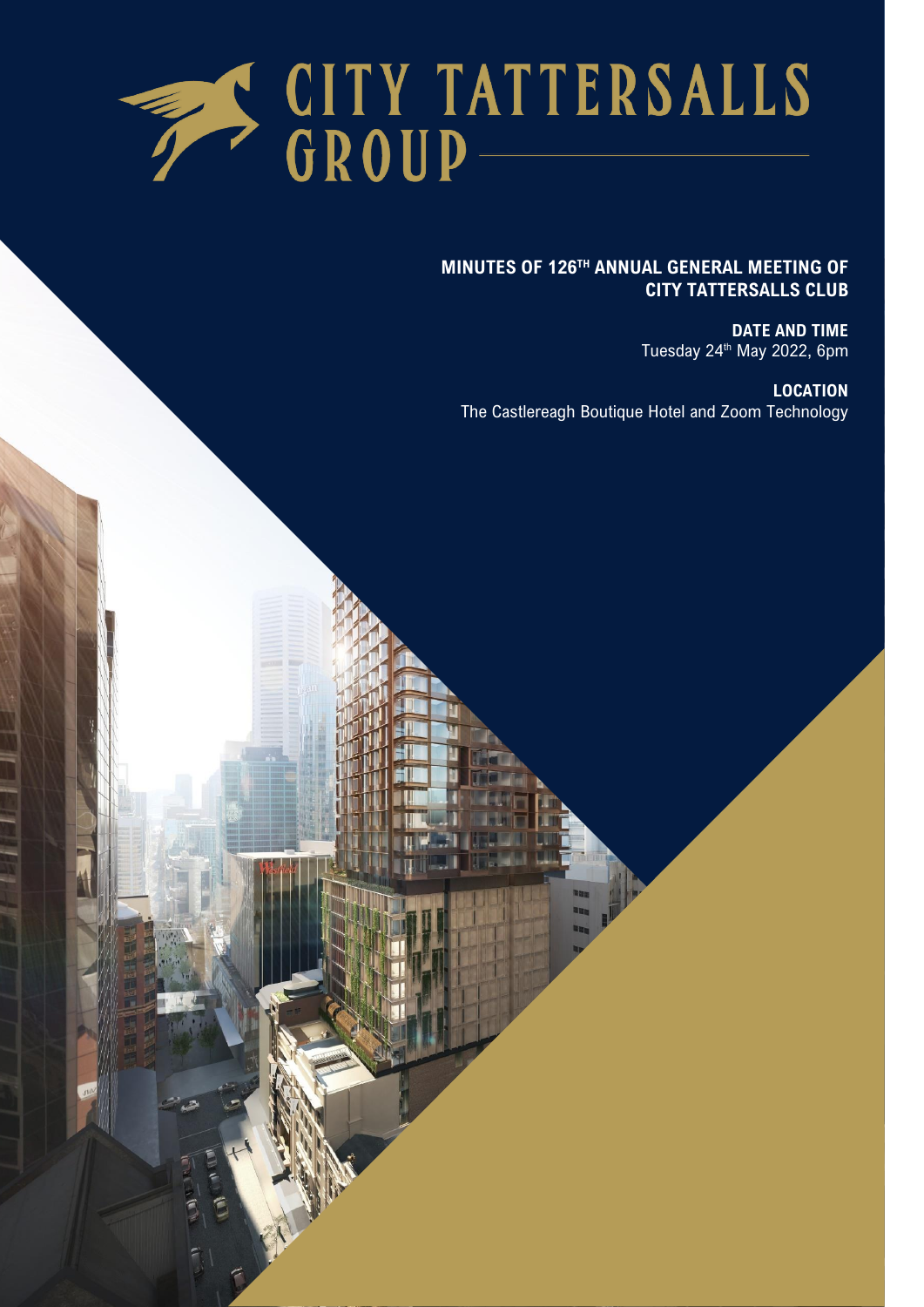# **Minutes**

# **VOTING MEMBERS PRESENT IN ROOM**

|                | Membership # | <b>First Name</b> | <b>Last Name</b> |
|----------------|--------------|-------------------|------------------|
| 1              | 11075        | Amanda            | Mclaughlin       |
| $\overline{2}$ | 4599         | Anna              | Beresford        |
| 3              | 14245        | Anthony           | Hyde             |
| 4              | 76816        | <b>Barbara</b>    | Szozda           |
| 5              | 1993         | Chris             | Foye             |
| 6              | 63524        | Christine         | Jennett          |
| 7              | 43266        | David             | Patterson        |
| 8              | 6597         | Dorothy           | Longhurst        |
| 9              | 20430        | Elizabeth         | Daviglus         |
| 10             | 6929         | Fofie             | Lau              |
| 11             | 2196         | Geoffrey          | Lean             |
| 12             | 20315        | Gordon            | Phillips         |
| 13             | 7887         | Graham            | Malkior          |
| 14             | 11074        | Gregory           | Milton           |
| 15             | 20063        | Ivor              | Rees             |
| 16             | 14721        | James             | Chen             |
| 17             | 14833        | John              | Hitchen          |
| 18             | 2362         | John              | Mogan            |
| 19             | 7265         | Julie             | Campion          |
| 20             | 1333         | Laurence          | Scanlon          |
| 21             | 5378         | Lei               | Wang             |
| 22             | 59450        | Marguerite        | Field            |
| 23             | 36283        | Mark              | Constantine      |
| 24             | 37789        | Martyn            | Berry            |
| 25             | 20255        | Michael           | James            |
| 26             | 6243         | Michael           | Nolan            |
| 27             | 14295        | Michael           | Sands            |
| 28             | 84817        | Min Ho            | Yin              |
| 29             | 92905        | Norman            | Snowden          |
| 30             | 12431        | Patrick           | Campion          |
| 31             | 12227        | Paul              | Cavallaro        |
| 32             | 7266         | Paul              | Di Cristo        |
| 33             | 15029        | Peter             | Davis            |
| 34             | 16350        | Peter             | Georgeson        |
| 35             | 18621        | Reginald          | Tozer            |
| 36             | 94337        | <b>Rick</b>       | Faulkner         |
| 37             | 61           | Robert            | Saville          |
| 38             | 2910         | Roger             | Manning          |
| 39             | 9568         | Ron               | Wallace          |
| 40             | 5446         | Rosanna           | Webb             |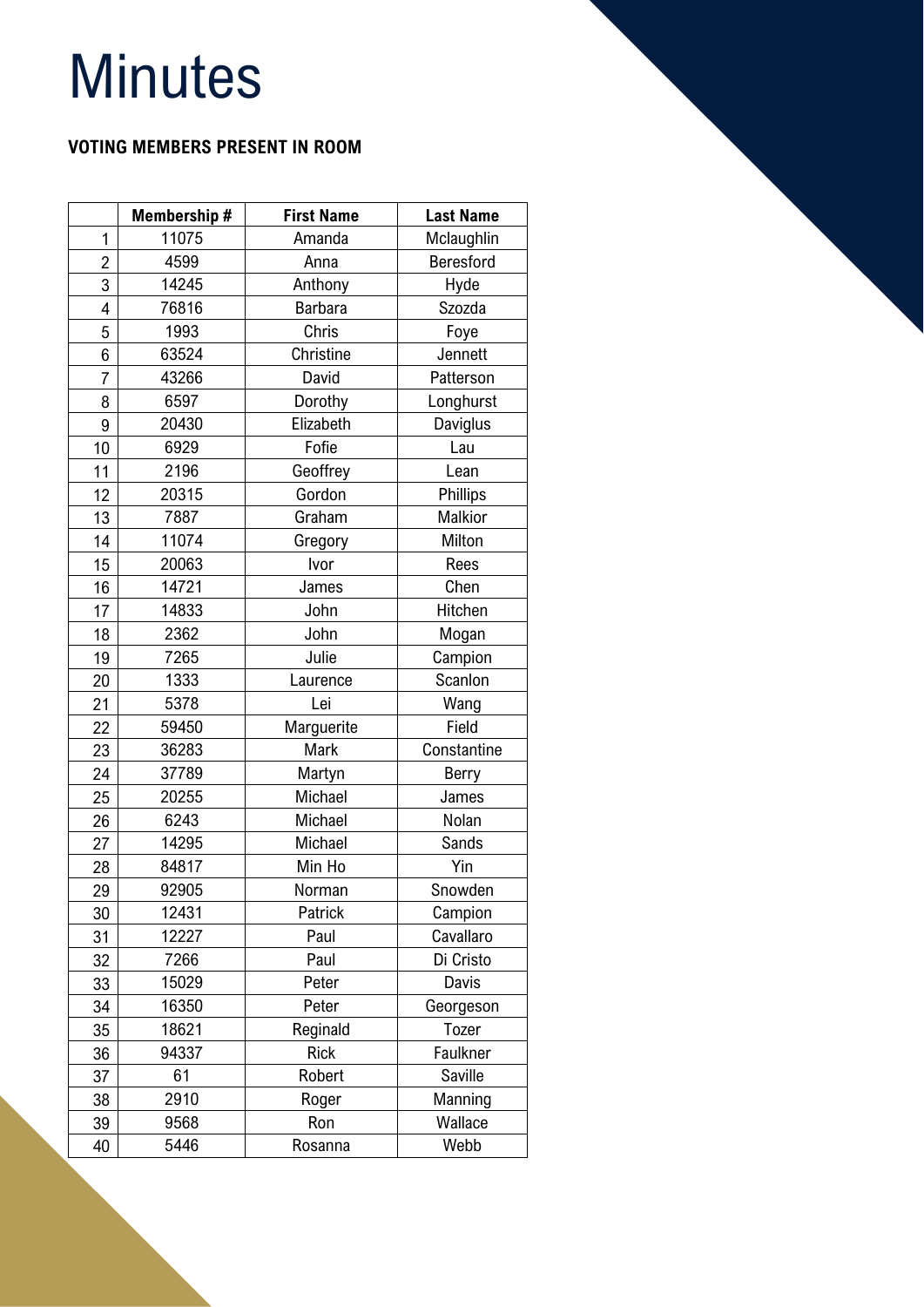| 41 | 5446  | Rosanna        | Webb         |
|----|-------|----------------|--------------|
| 42 | 337   | <b>Russell</b> | Cook         |
| 43 | 15130 | <b>Russell</b> | Dowswett     |
| 44 | 75320 | Serena         | Kee          |
| 45 | 16381 | Shand          | Swadling     |
| 46 | 9941  | Sindre         | Fiskerstrand |
| 47 | 51196 | Tom            | Hall         |
| 48 | 1371  | Tony           | Kelly        |
| 49 | 29993 | Tony           | McKinney     |
| 50 | 66359 | Veronica       | Hehir        |
| 51 | 33943 | Wendy          | Young        |
|    |       |                |              |

**Total = 51 Members** 

# **VOTING MEMBERS PRESENT IN ZOOM**

|                | Member# | <b>First Name</b> | <b>Last Name</b> |
|----------------|---------|-------------------|------------------|
| $\mathbf{1}$   | 77521   | Annette           | Niven            |
| $\overline{2}$ | 4356    | <b>Brian</b>      | Patterson        |
| $\overline{3}$ | 15942   | <b>Bruce</b>      | Howard           |
| $\overline{4}$ | 15907   | Caroline          | Verge            |
| 5              | 20754   | Colin             | <b>Booth</b>     |
| $\overline{6}$ | 11226   | Daryl             | Arnall           |
| $\overline{7}$ | 3587    | David             | Christensen      |
| 8              | 9509    | David             | <b>McGill</b>    |
| 9              | 76330   | Debbie            | Phillips         |
| 10             | 10174   | <b>DENNIS</b>     | <b>BROWN</b>     |
| 11             | 81498   | Don               | Katauskas        |
| 12             | 11325   | Garry             | McILwaine        |
| 13             | 11852   | Geoffrey          | <b>Briot</b>     |
| 14             | 16395   | George            | <b>Barakat</b>   |
| 15             | 14491   | lan               | McLennan         |
| 16             | 58124   | Jeanette          | Morgan           |
| 17             | 2362    | John              | Mogan            |
| 18             | 4566    | <b>JOHN</b>       | <b>KING</b>      |
| 19             | 92601   | Kumar             | Kalyanakumar     |
| 20             | 66890   | Lee               | Wong             |
| 21             | 7014    | Linda             | McLaren          |
| 22             | 7848    | Malcolm           | Richardson       |
| 23             | 67491   | Michael           | Cossetto         |
| 24             | 11004   | Michael           | Sterndale-Smith  |
| 25             | 93417   | michael           | newton           |
| 26             | 14248   | Philip            | Hogan            |
| 27             | 104203  | Robert            | Eaglesham        |
| 28             | 2385    | Scott             | Harrison         |
| 29             | 96759   | Steven            | Illes            |
| 30             | 8207    | Tereance          | <b>Styles</b>    |
| 31             | 88082   | <b>Tiffany</b>    | Chiew            |
| 32             | 20620   | Walter            | <b>Beneke</b>    |
| 33             | 7798    | Wayne             | O'mara           |

**Total = 34 Members**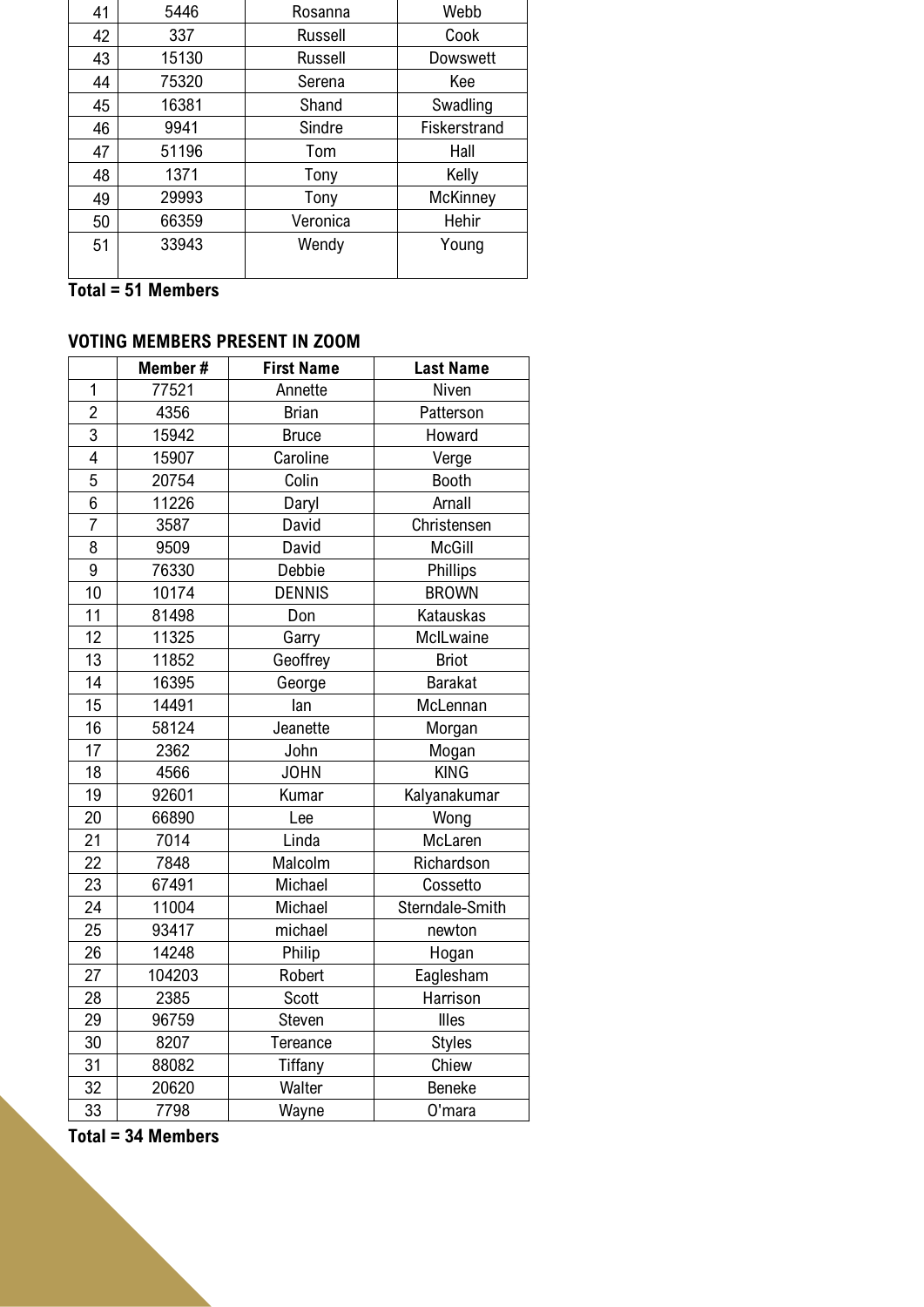#### **APOLOGIES**

Laurie Coy 1577 Kevin Smith 286 Charles Anscombe 6528 Diane Anscombe 48107 William Hurley 7389 Bob Little 10934

#### **QUORUM**

The quorum at all Annual General Meetings is thirty Voting Members. With 85 members present, the Chairman confirmed a quorum and declared the meeting opened at 6:05pm

#### **WELCOME**

The Chairman welcomed all members present to the 126th Annual General Meeting and acknowledged the traditional owners of the land.

#### **INTRODUCTIONS**

The Chairman noted All Directors, Michael Cossetto from Bartier Perry, and our Auditors KPMG are in attendance.

#### **APPROVAL OF MINUTES**

The Chairman requested that the Minutes of the 125<sup>th</sup> Annual General Meeting held on Tuesday 25<sup>th</sup> May 2021, be approved by members as tabled.

**Moved by: Roger Manning (#2910) Seconded by James Chen (14721) Carried Unanimously.**

The Chairman requested that the Minutes of the Special General Meeting held on 3<sup>rd</sup> August 2021 be approved by members as tabled.

**Moved by Shand Swadling (14721) Seconded by Peter Davis (15029) Carried Unanimously.**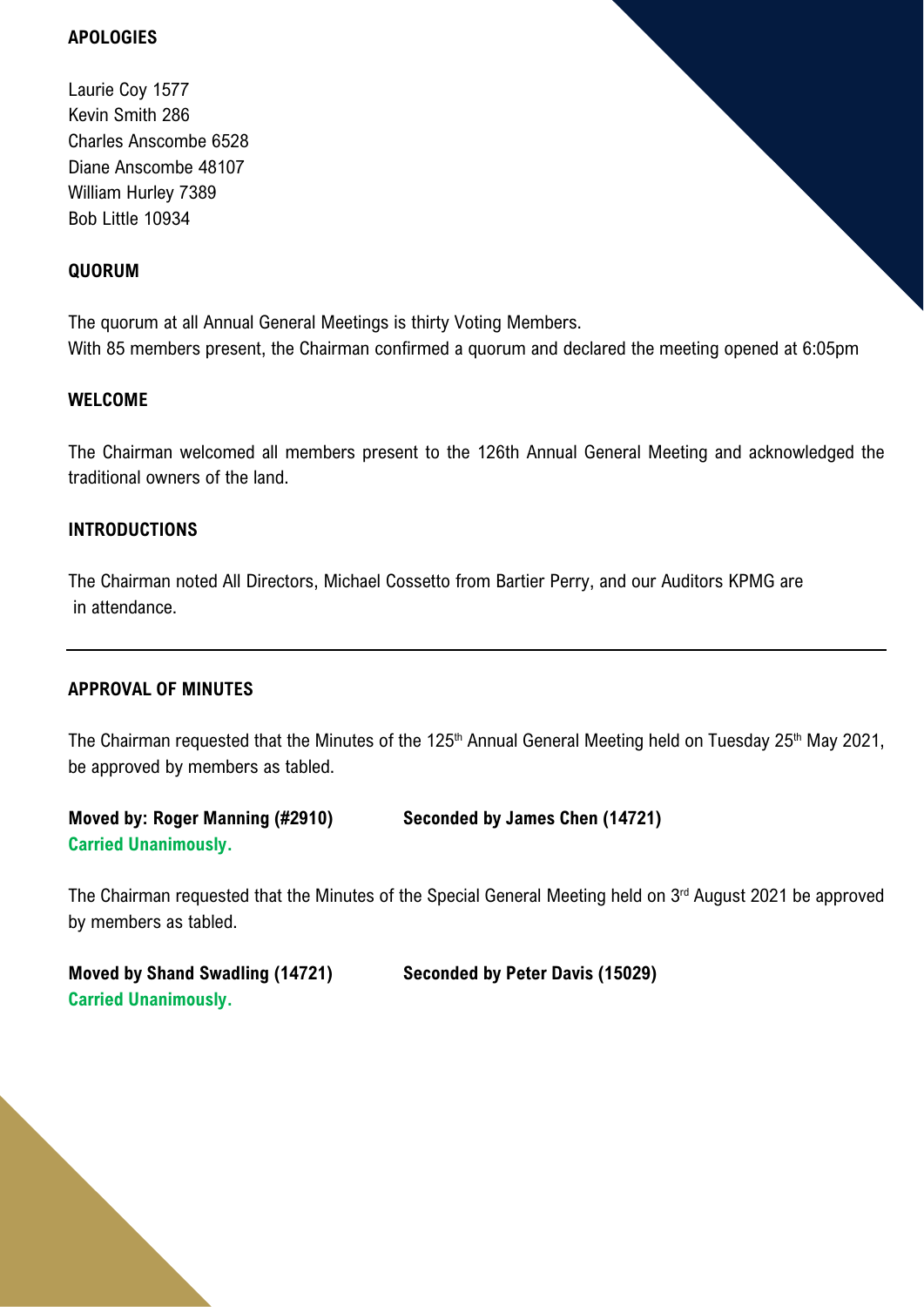The Chairman requested that the Minutes of the Ordinary Members Meeting held on 3<sup>rd</sup> August 2021 be approved by members as tabled.

**Moved by Shand Swadling (14721) Seconded by Roger Manning (#2910) Carried Unanimously.**

The Chairman requested that the Minutes of the Special General Meeting held on 21<sup>st</sup> September 2021 be approved by members as tabled.

**Moved by Debbie Phillips (76330) Seconded by Gordon Phillips (20315) Carried Unanimously.**

The Chairman requested that the Minutes of the Special General Meeting held on 22<sup>nd</sup> November 2021 be approved by members as tabled.

**Moved by Peter Davis (15029) Seconded by Sindre Fiskerstrand (9941) Carried Unanimously.**

The Chairman requested that the Minutes of Ordinary Members Meeting held on 22<sup>nd</sup> November 2021 be approved by members as tabled.

| Moved by Roger Manning (#2910) | Seconded by Michael Sterndale Smith (11004) |
|--------------------------------|---------------------------------------------|
| <b>Carried Unanimously.</b>    |                                             |

# **ELECTION RESULTS**

The Chairman announced the results of the 2022 election of Directors under the Triennial Rule and informed members that the results have been made available on the Clubs' website.

The following candidates were therefore elected unopposed:

Group 1 (3 Year Term)

- 1. Martyn Berry
- 2. Kumar Kalyanakumar
- 3. Annette Niven

*(Copy of the Election Results is attached to these minutes)*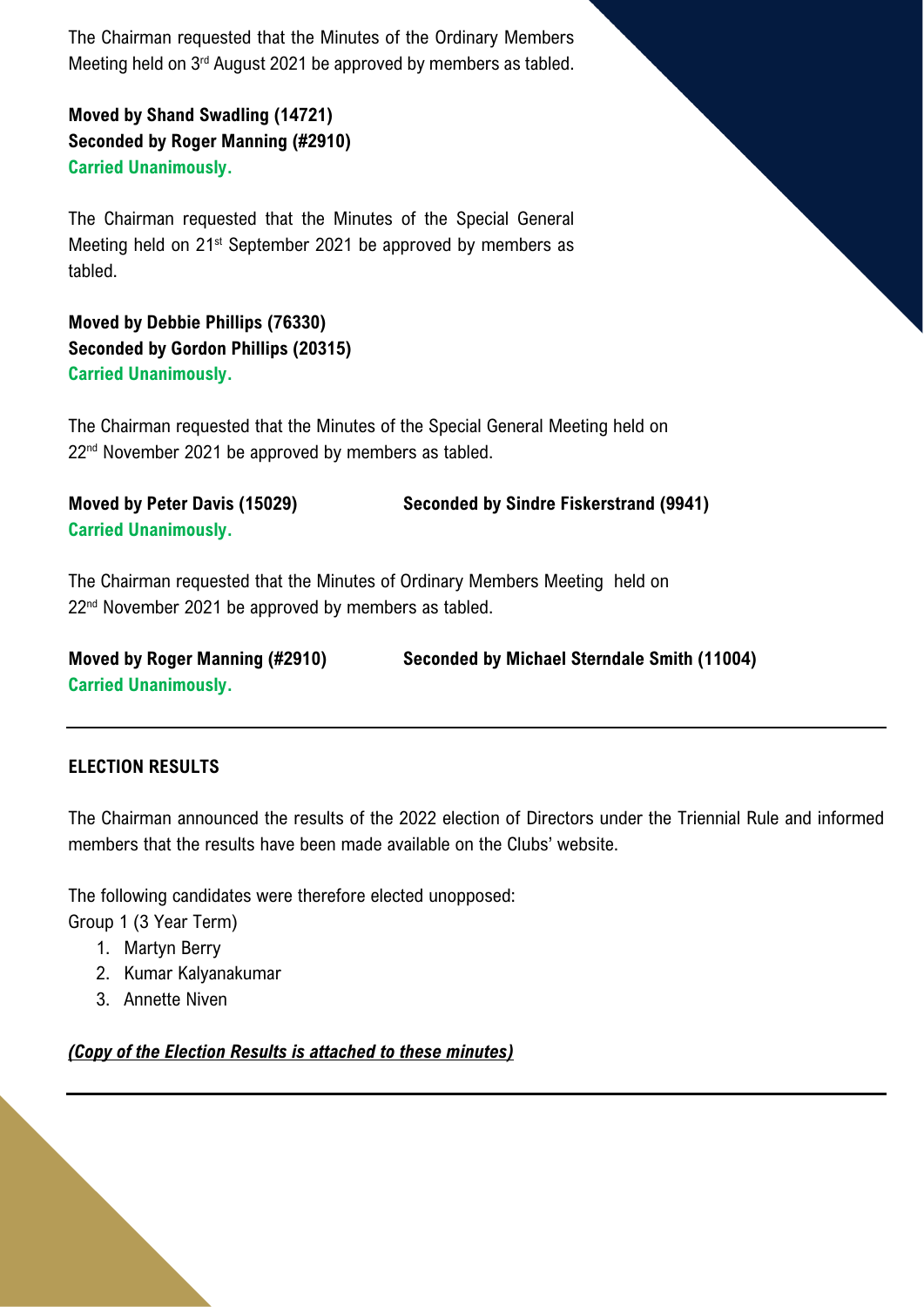#### **OPENING ADDRESS**

The CEO outlined the protocols under which the meeting would be conducted.

#### **CHAIRMAN'S ADDRESS**

The Chairman addressed members.

The Chairman thanked the CEO, the Board and Members for their efforts in 2021.

#### **APPROVAL OF ANNUAL REPORT & BALANCE SHEET**

The Chairman requested that the Annual Report and Balance Sheet provided to members via the Club's website and through the Annual Report be approved as tabled and called for a mover and seconder.

**Resolution:** For the members to receive and approve the Annual Report, Balance Sheet and statement of accounts for the period ending 31 December 2021.

**Moved by Shand Swadling (14721) Seconded by George Barakat (16395)**

#### **Carried Unanimously**

#### **APPROVAL OF AUDIT REPORT 2021**

The Chairman requested that the Audit Report be approved as tabled.

**Resolution:** For members to receive and approve the Auditor's Report received for the year ended 31 December 2021.

**Moved by Roger Manning (#2910) Seconded by Michael Cossetto (67491)**

**Carried Unanimously**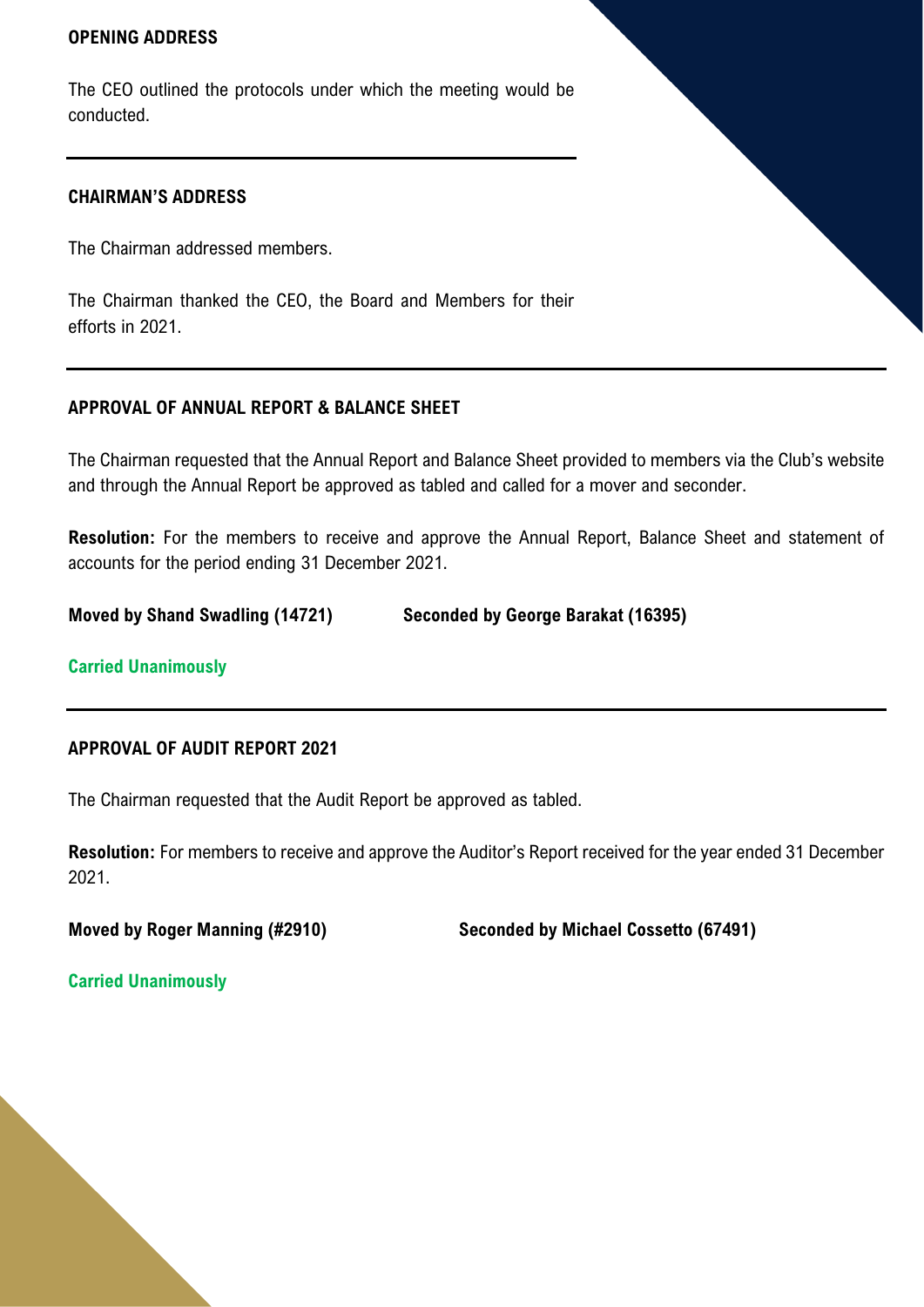#### **APPOINTMENT OF AUDITORS**

The Chairman requested that members approve KPMG as the Club's Auditors for the year ending 31 December 2022.

**Resolution:** For members to elect KPMG as the Club's Auditors for the year ending 31 December 2022.

**Moved by Michael Sterndale Smith (11004) Seconded by John Hitchen (14833)**

#### **Carried Unanimously**

#### **RESOLUTIONS TO BE APPROVED BY MEMBERS**

#### **RESOLUTION 1: LIFE MEMBERSHIPS**

The Chairman put to the members to grant 106 members of the Club with 40 years continuous membership, Life Membership of City Tattersalls Club and asked for a mover and a seconder.

**Moved by Peter Davis (15029) Seconded by John Hitchen (14833)**

#### **Carried Unanimously**

The Chairman thanked the members for the approval and congratulated the new life members of the Club.

#### *(A copy of the listing of members receiving Life Membership is attached to these minutes)*

#### **RESOLUTION 2 – HONORARIUM**

#### **To approve:**

(a) The payment of the following honorariums to Directors of the Club (plus the superannuation contributions payable by the Club under legislation) for services as directors of the Club from the Annual General Meeting held in 2022 until the Annual General Meeting held in 2023:

(b) Such honorariums to be paid on a pro-rata basis if a Director only holds office for part of the term.

(c) The Members acknowledge that the benefits in (a) above are not available to Members generally, but only for those who are Directors of the Club.

#### **Moved by Michael Sterndale Smith (11004) Seconded by John Hitchen (14833)**

#### **Carried Unanimously**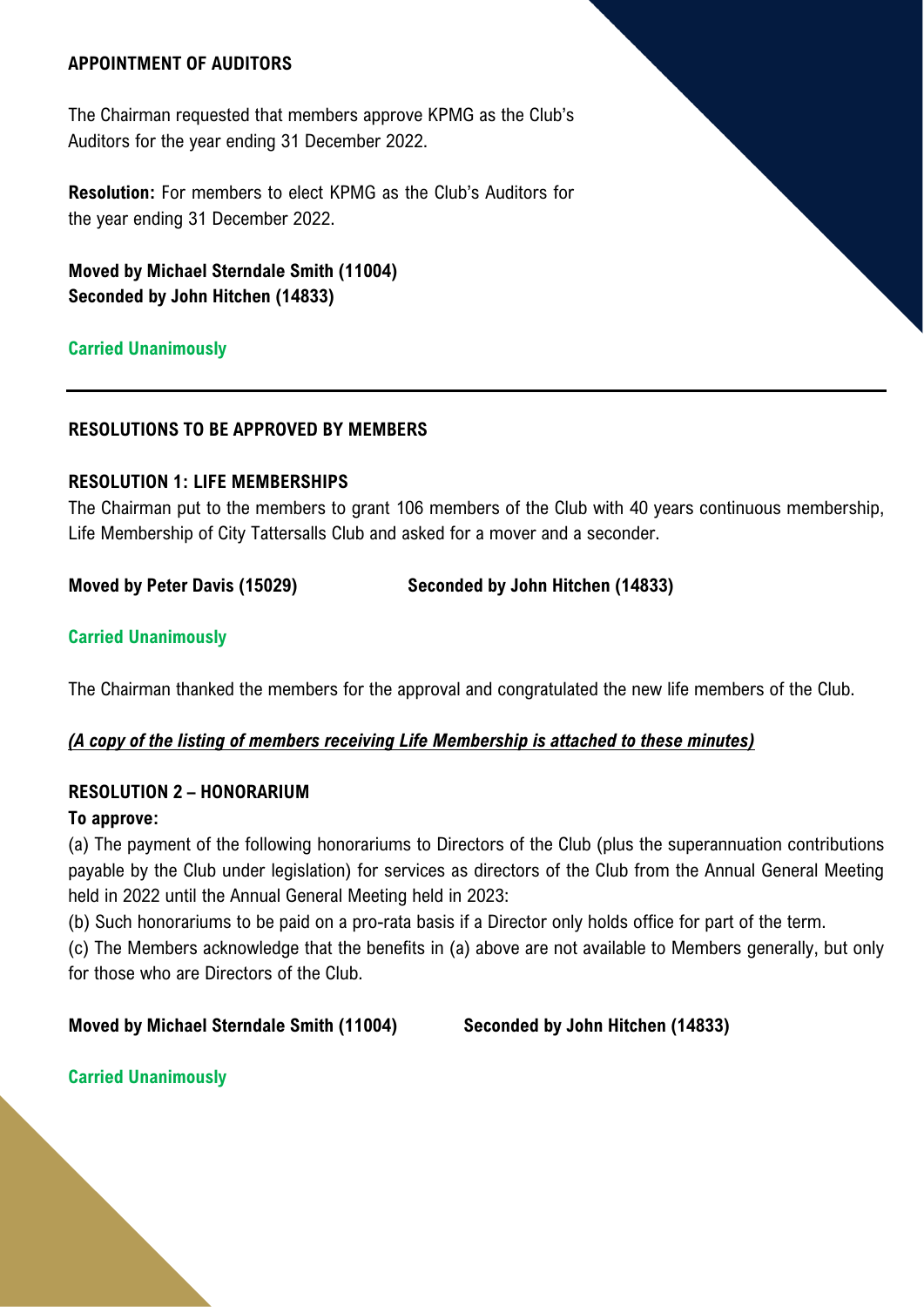# **RESOLUTION 3 – EXPENSES**

That the Members hereby approve:

(a) the payment or reimbursement by the Club of the following benefits to the Directors to support them in the performance of their office and duties:

- reasonable food and refreshments; parking; and communication and information technology;
- director education and training (including memberships) in connection with representation of the Club, or attendances (including with partner, where the Board deems appropriate) at events, professional conferences and seminars, or on study tours (including where the Board deems appropriate, internationally;
- reimbursement of out-of-pocket expenses reasonably incurred by a director in travelling between his or her usual residence or a place of work and the Club's premises for the purposes of attending any meeting of the Board or a Board Committee (including taxi fares and where appropriate and the circumstances permit, reimbursement for motor vehicle use on a mileage basis at the rates approved from time to time by the Australian Taxation Office as reasonable for taxation purposes; air fares; and overnight accommodation and associated expenses);

(b) The Members acknowledge that the benefits in (a) above are not available to members generally, but only for those who are Directors of the Club.

#### **Moved by George Barakat (16395) Seconded by John Hitchen (14833)**

# **Carried Unanimously**

# **RESOLUTION 4 - FITNESS CENTRE MEMBERSHIPS**

To approve complimentary Gym fees for their services provided to the Fitness Centre.

- Brian Adams
- Matthew Kayrooz
- John Lawler
- Patrick McVicar
- Anthony Russo

**Moved by Michael Sands (14295) Seconded by Ron Wallace (9568)**

**Carried Unanimously**